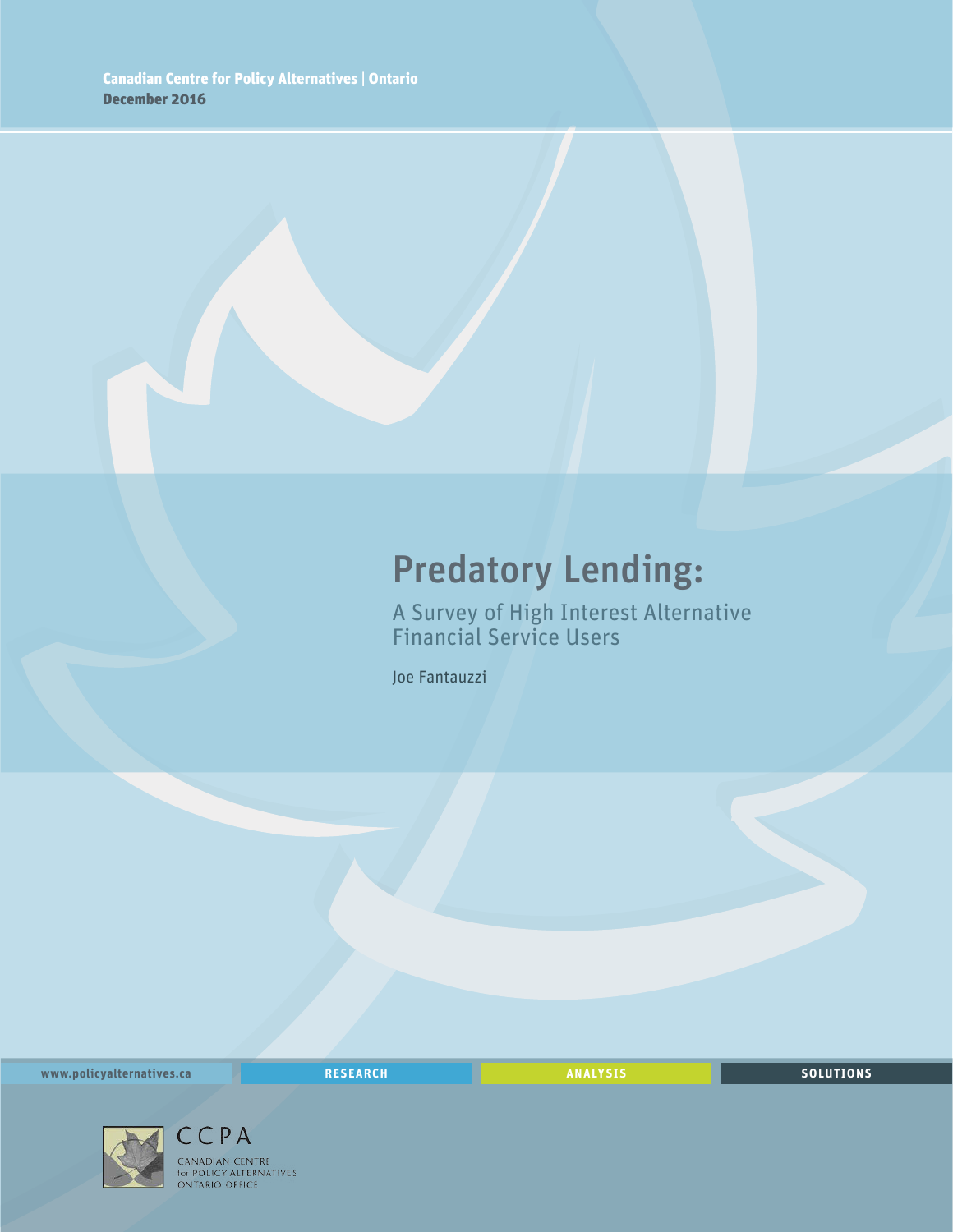

## CCPA

**CANADIAN CENTRE** for POLICY ALTERNATIVES **ONTARIO OFFICE** 

**ISBN 978-1-77125-320-8**

#### **ABOUT THE AUTHOR**

Joe Fantauzzi is a Masters student in Ryerson University's Department of Public Policy. He is an intern and research assistant at the Canadian Centre for Policy Alternatives' Ontario office. Joe is a former newspaper journalist.

#### **Acknowledgements**

The author would like to acknowledge ACORN Canada for administering the survey, sharing the data results for the purposes of this paper, and providing important feedback on this survey analysis. This report is a co-release between the Canadian Centre for Policy Alternatives and ACORN Canada.

The opinions and recommendations in this report, and any errors, are those of the author, and do not necessarily reflect the views of the publishers or funders of this report.



#### **About the CANADIAN CENTRE FOR POLICY ALTERNATIVES' ONTARIO OFFICE**

The CCPA-Ontario office is based in Toronto. We specialize in provincial and municipal issues. We deliver original, independent, peer-reviewed, non-partisan research.

Visit www.policyalternatives.ca/ontario or call 416-598-5985 for more information.

We are a charitable organization. With your support we can continue to produce high quality research—and make sure it gets into the hands of citizens, journalists, policy makers and progressive organizations. To donate, visit https://www.policyalternatives.ca/donate-ontario-solutions-fund.

This report is available free of charge at www.policyalternatives.ca. Printed copies may be ordered through the CCPA national office for a \$10 fee.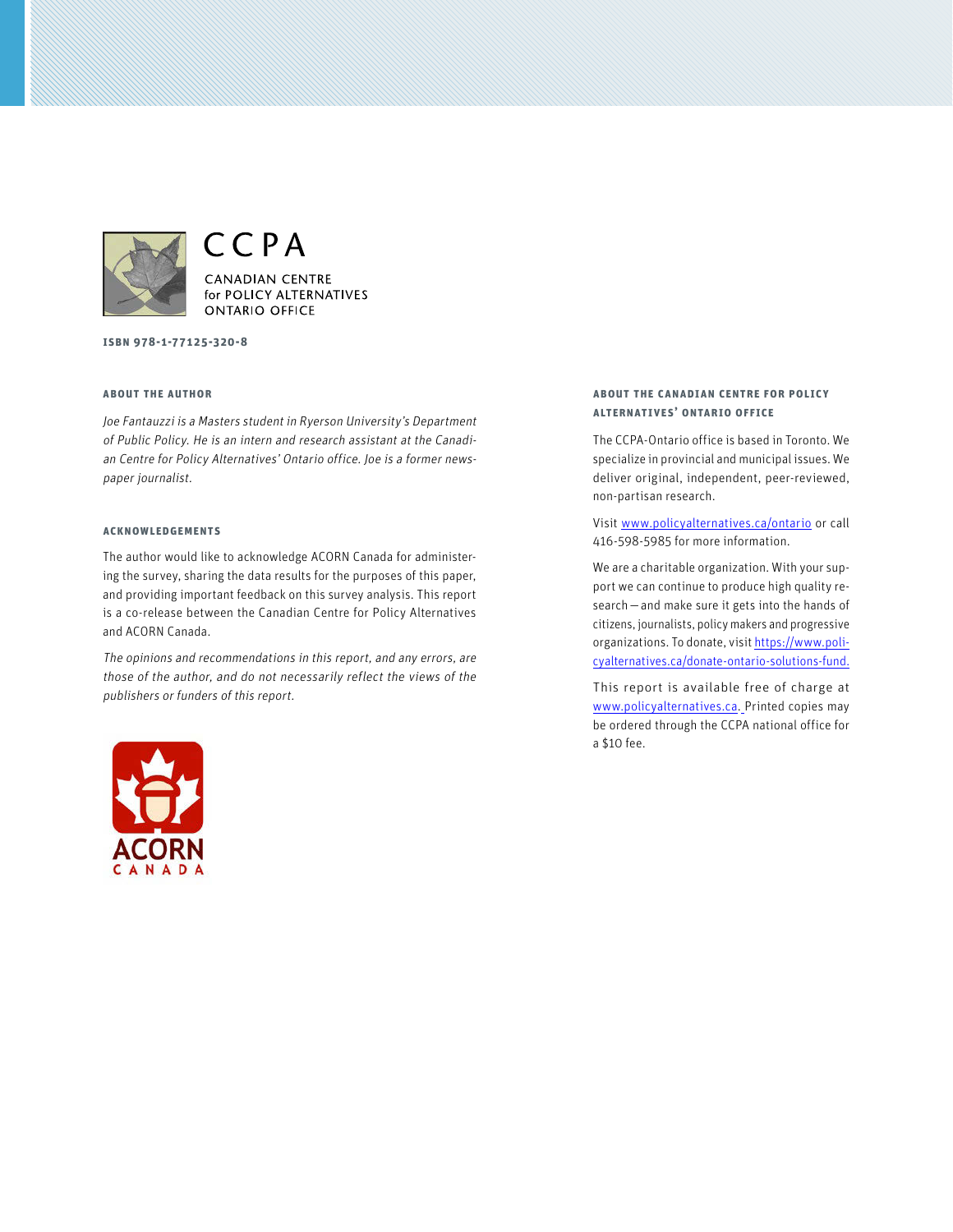#### **Predatory Lending:**

#### **A Survey of High Interest Alternative Financial Services**

- Executive summary
- Introduction
- About the respondents
- Usage of high interest financial services
- Proximity to banking services
- Access to financial services
- Changes
- Interpreting the results
- Recommendations
- Appendix 1: Survey questions
- Appendix 2: Methodological considerations
- **Notes**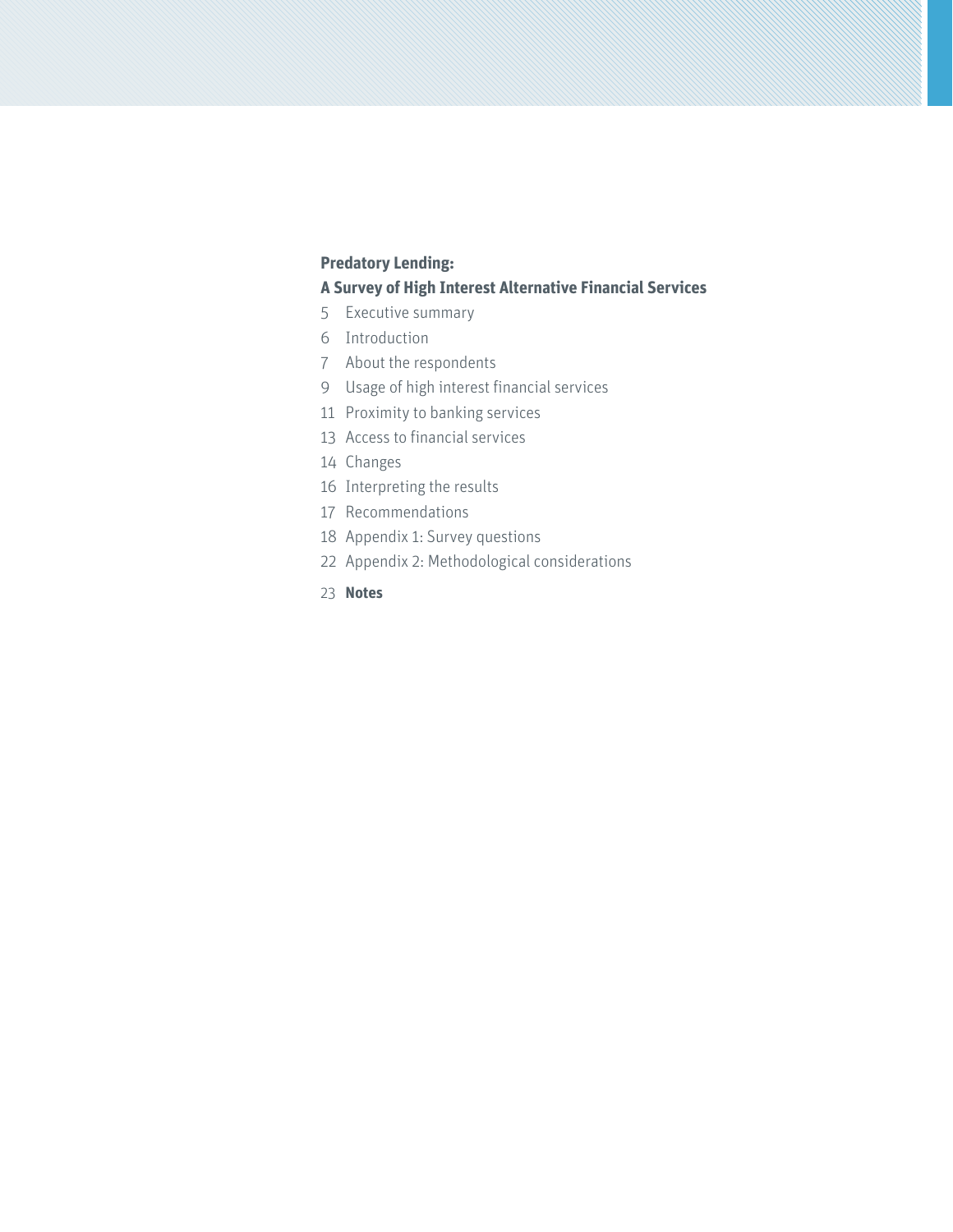4 | Canadian Centre for Policy Alternatives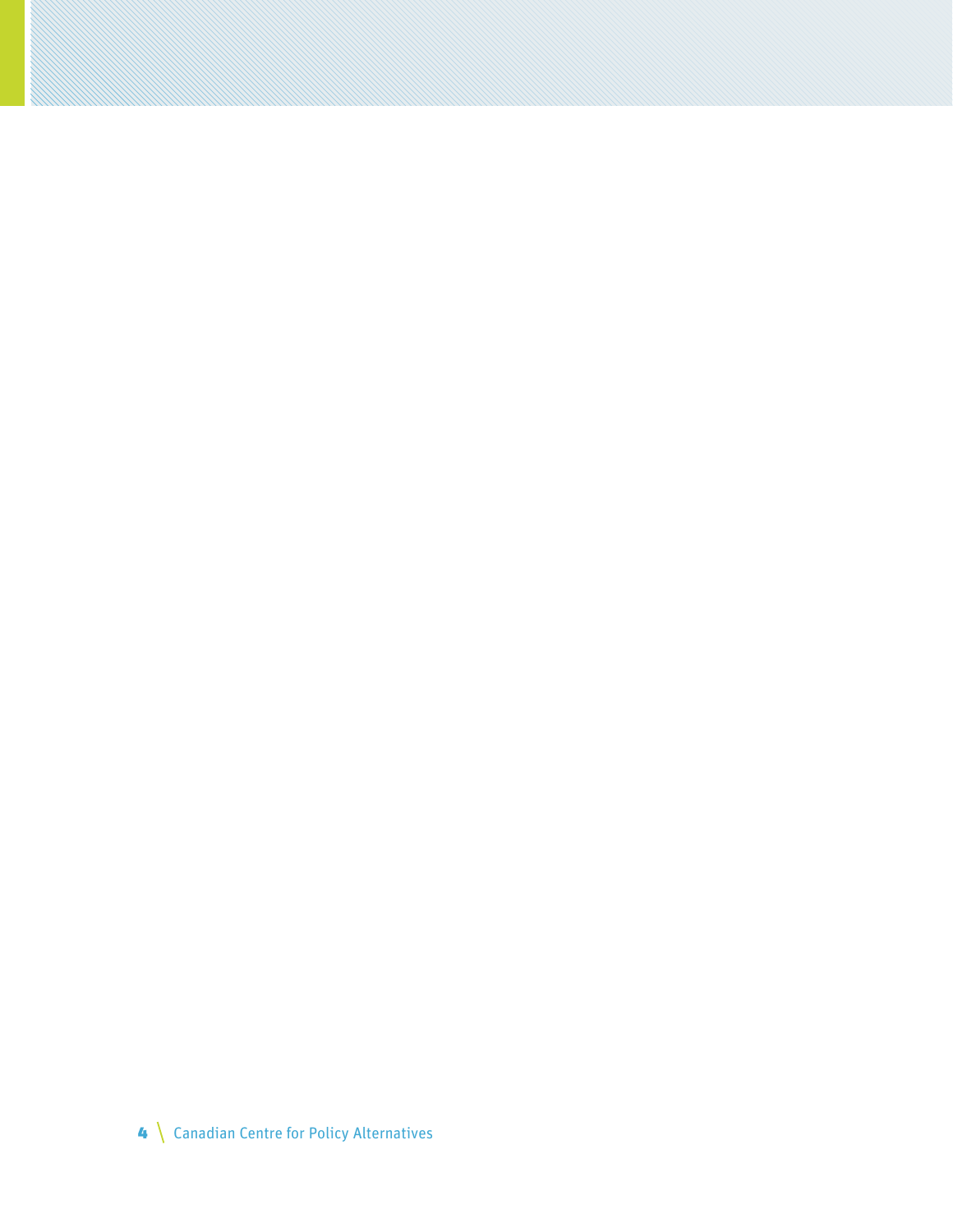## Predatory Lending:

A Survey of High Interest Alternative Financial Service Users

#### **Executive Summary**

This paper analyzes findings from a survey by ACORN Canada of a sampling of its membership to understand why they turn to alternative financial services such as high interest payday loans.

The survey finds that the majority of the 268 respondents turn to high interest financial services such as payday loans as a last resort because they are denied adequate credit services from traditional banks.

According to the respondents, payday loans and cheque cashing services are the most in-demand alternative financial services:

- A little more than half (52.3 per cent) say they have used an alternative financial service to obtain a payday loan;
- Half (50 per cent) of those who used an alternative financial service told ACORN they did so to cash a cheque;
- 20.3 per cent made a rent-to-own purchase;
- 19.5 per cent used it for other purposes;
- 12.5 per cent took out a car title loan;
- and 11.7 per cent took out an installment loan.

Just under half (45.3 per cent) of respondents said they visited a high interest financial service provider because they had no overdraft protection available on their bank accounts.

Access to credit is also a major problem for ACORN's members: 45.3 per cent of respondents reported they did not have a credit card; 43 per cent said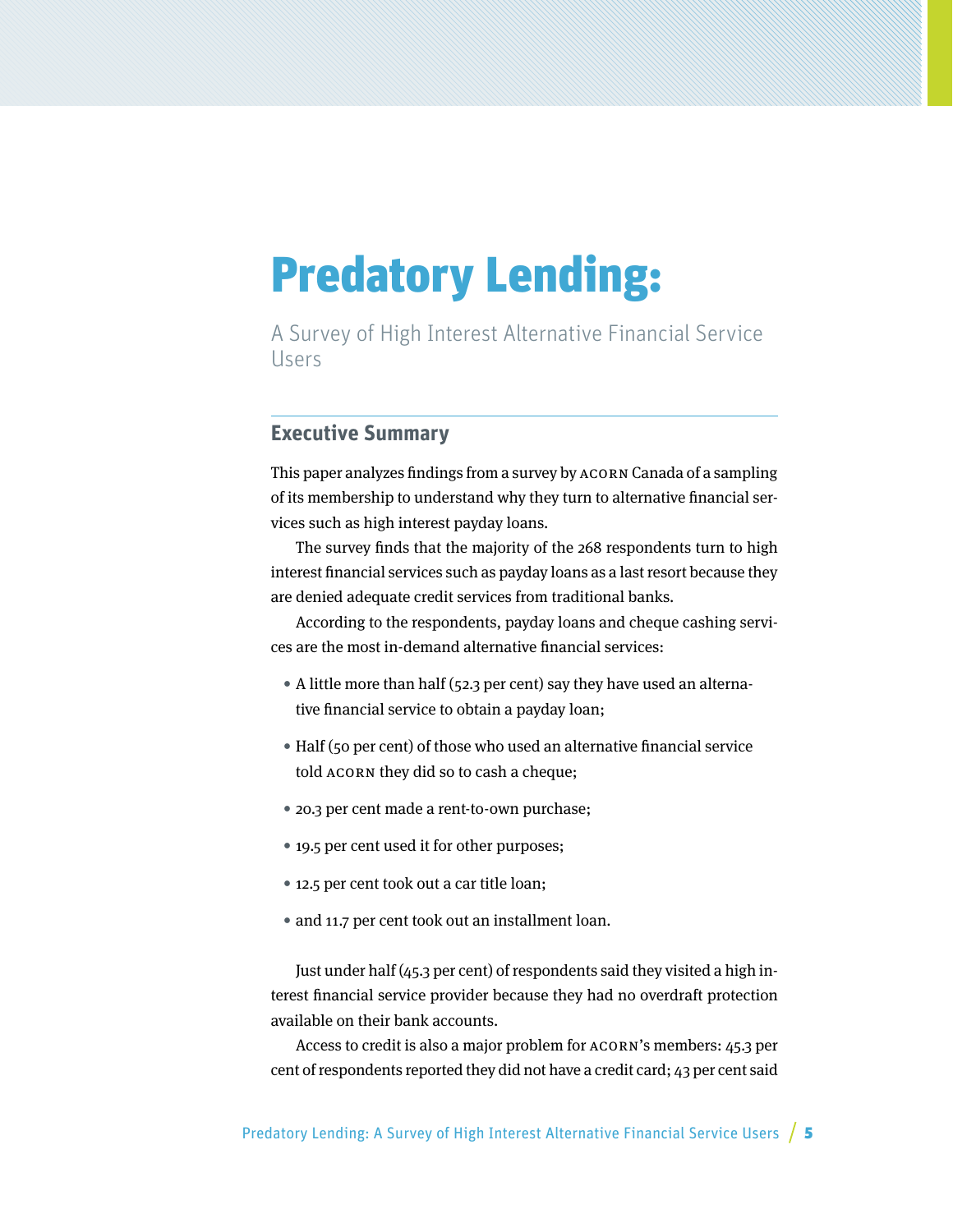they do not have a line of credit; 19.5 per cent have a credit card but it was maxed out; 17.2 per cent don't have a prepaid credit card; 12.5 per cent say their alternative financial service was nearby and that's why they used it.

Only 4.7 per cent of respondents said they prefer using high interest financial services. Clearly, the vast majority of respondents turn to high interest financial services because it's their only option — their bank is not extending to them credit or overdraft options, so things like payday loans are options of last resort. In fact, a clear majority (64 per cent) of respondents indicate that they believe it is "very important" for banks to offer overdraft protection, small loans, no fee accounts, and lines of credit to low- and moderate-income earners. So most respondents in this survey would prefer to have more financial options with their traditional bank.

What are the respondents drawing on payday loans, cheque cashing, and other high interest financial services to pay for? The ACORN data reveals that an overwhelming majority (about 72 per cent) of those who responded to this question say it was to pay for food (30 per cent), housing (17 per cent), bills (16 per cent), to alleviate poverty (10 per cent). Five per cent of respondents spent high interest loan money to address bank issues, another five per cent spent the loans to pay for medical issues and a further five per cent to get cash liquidity; 12 per cent said they used these services for other reasons, including transportation, education and recreation/luxuries.

#### **Introduction**

The proliferation of alternative financial services, such as payday loans, has prompted some provincial governments in Canada to tighten regulations for these service providers.

In Canada, there are an estimated 1,500 payday lending outlets.<sup>1</sup> Ontario is home to more than 800 payday storefronts — more than half of those in the entire country. Many of these outlets charge customers about 500 per cent in annualized interest rates. At such high rates, what drives low-income workers to turn to high interest financial services such as payday loans?

This report examines the findings from a survey of 268 ACORN members. ACORN is a national organization of low- and moderate-income families, consisting of 80,000 members in British Columbia, Alberta, Manitoba, Ontario, Quebec and Nova Scotia.

The 268 respondents in ACORN's survey were asked 20 questions about their demographic data and their experience with alternative financial ser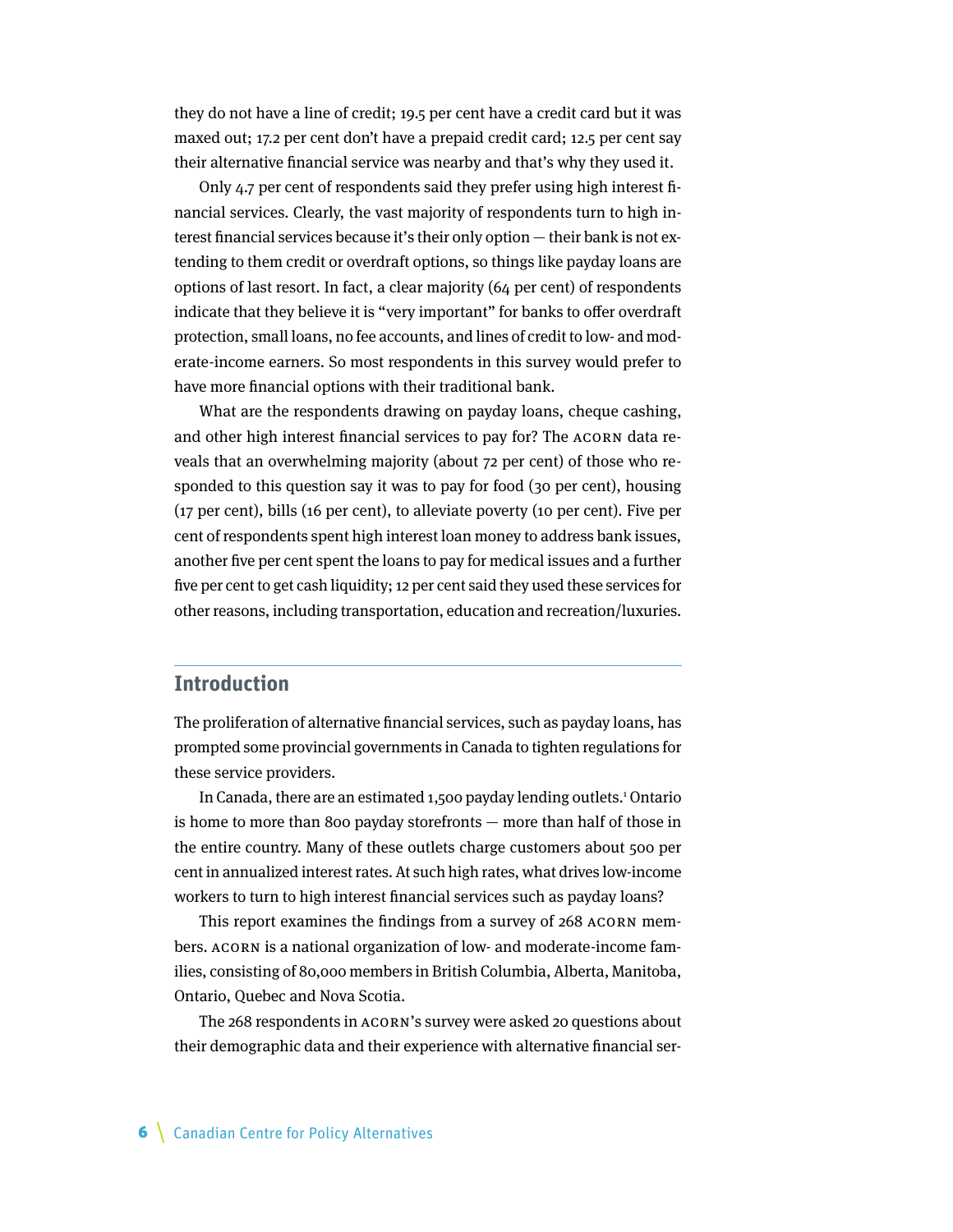vices. The online survey was administered between May 6 and July 16, 2016. A list of the questions can be found in Appendix 1.

### **About the respondents**

Of the 268 respondents surveyed by ACORN, 260 (97 per cent of all respondents) reported their age: 129 (49.6 per cent) indicated that they were over the age of 51 while 112 (43.1 per cent) reported that they were between 31 and 50 years old.

#### **Figure 1** How old are you?



**Source** ACORN Canada.

Of the 268 total respondents, 255 (approximately 95 per cent) provided information about their annual individual income range: 37.3 per cent earn less than \$15,000 a year, 32.2 per cent earn between \$16,000 and \$25,000, 16.5 per cent earn \$26,000 to \$40,000, 7.8 per cent earn \$41,000 to \$60,000, and 6.3 per cent earn more than \$60,000. In other words, the majority of respondents earn \$40,000 or less, placing them along the lower end of the income spectrum.

About 96 per cent (257 of the 268 total respondents) reported their primary source of income: 35.8 per cent reported that they live primarily on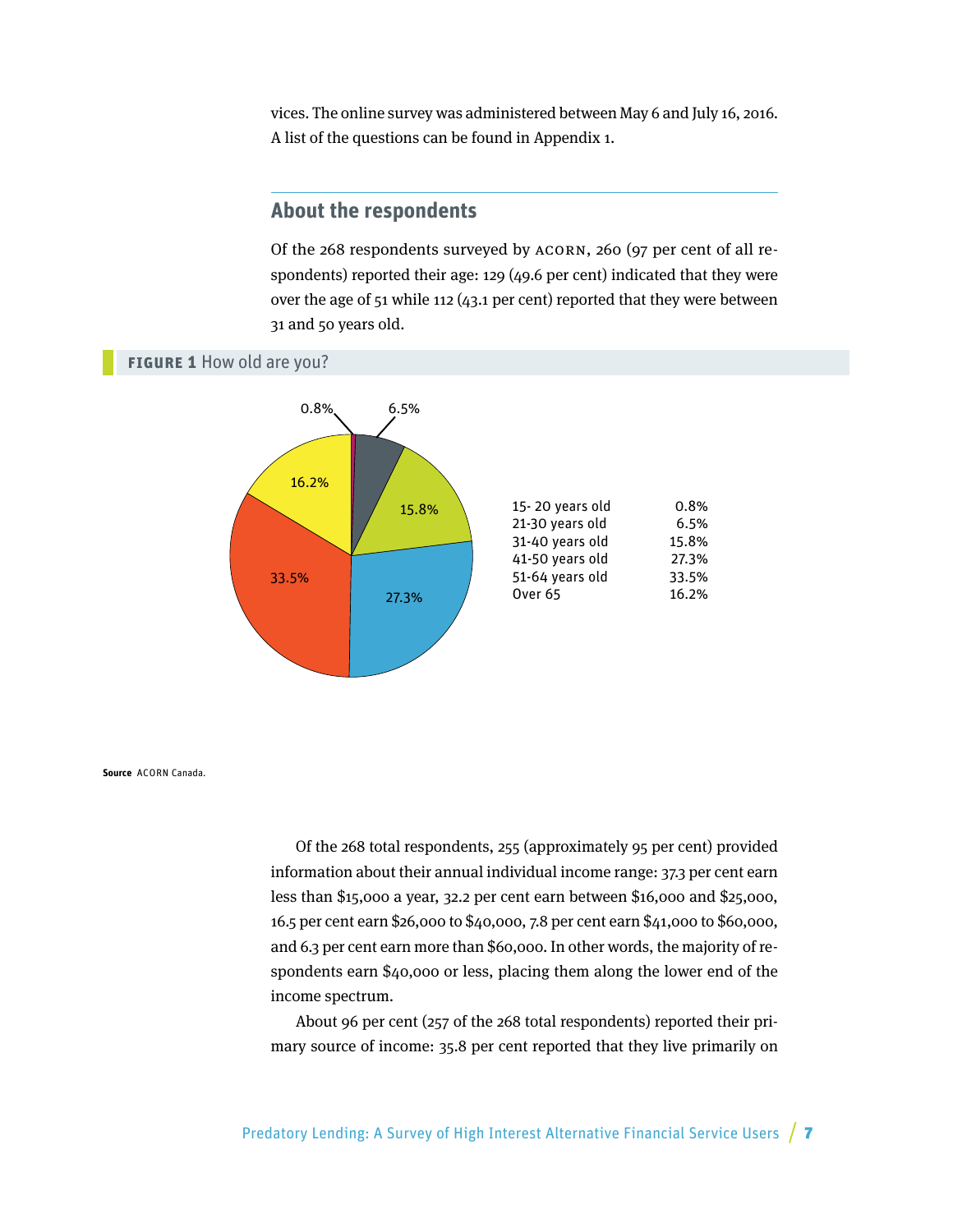#### **Figure 2** What is your annual individual income range?



**Source** ACORN Canada.

**Figure 3** What is your main source of income?



**Source** ACORN Canada.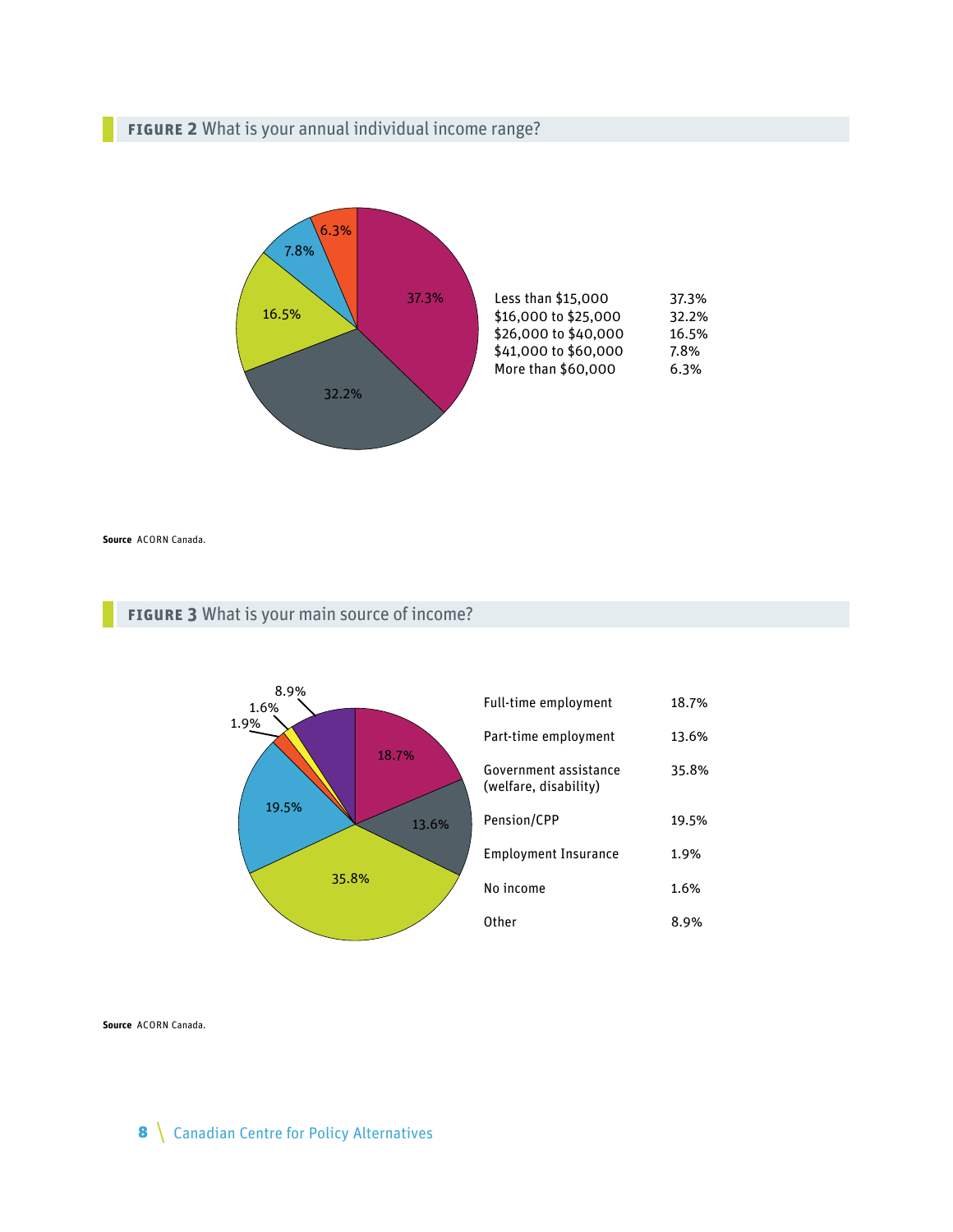government assistance, 19.5 per cent receive CPP or a pension, 18.7 per cent work full time, 13.6 per cent work part time, 1.9 per cent receive Employment Insurance, 1.6 per cent report no income, and 8.9 per cent marked "other" as their main source of income.

## **Usage of high interest financial services**

Payday loans and cheque cashing services were, by far, the most in-demand alternative financial services. A little more than half (52.3 per cent) say they have used an alternative financial service to obtain a payday loan; half (50 per cent) of those who used an alternative financial service told ACORN they did so to cash a cheque; 20.3 per cent made a rent-to-own purchase; 19.5 per cent used it for other purposes; 12.5 per cent took out car title loan; and 11.7 per cent took out an installment loan.





**Source** ACORN Canada

Given the relatively high  $-$  and in some cases, illegal<sup>2</sup>  $-$  rates of interest often associated with such businesses, it may be helpful to know why high interest financial services are doing such a brisk business for so many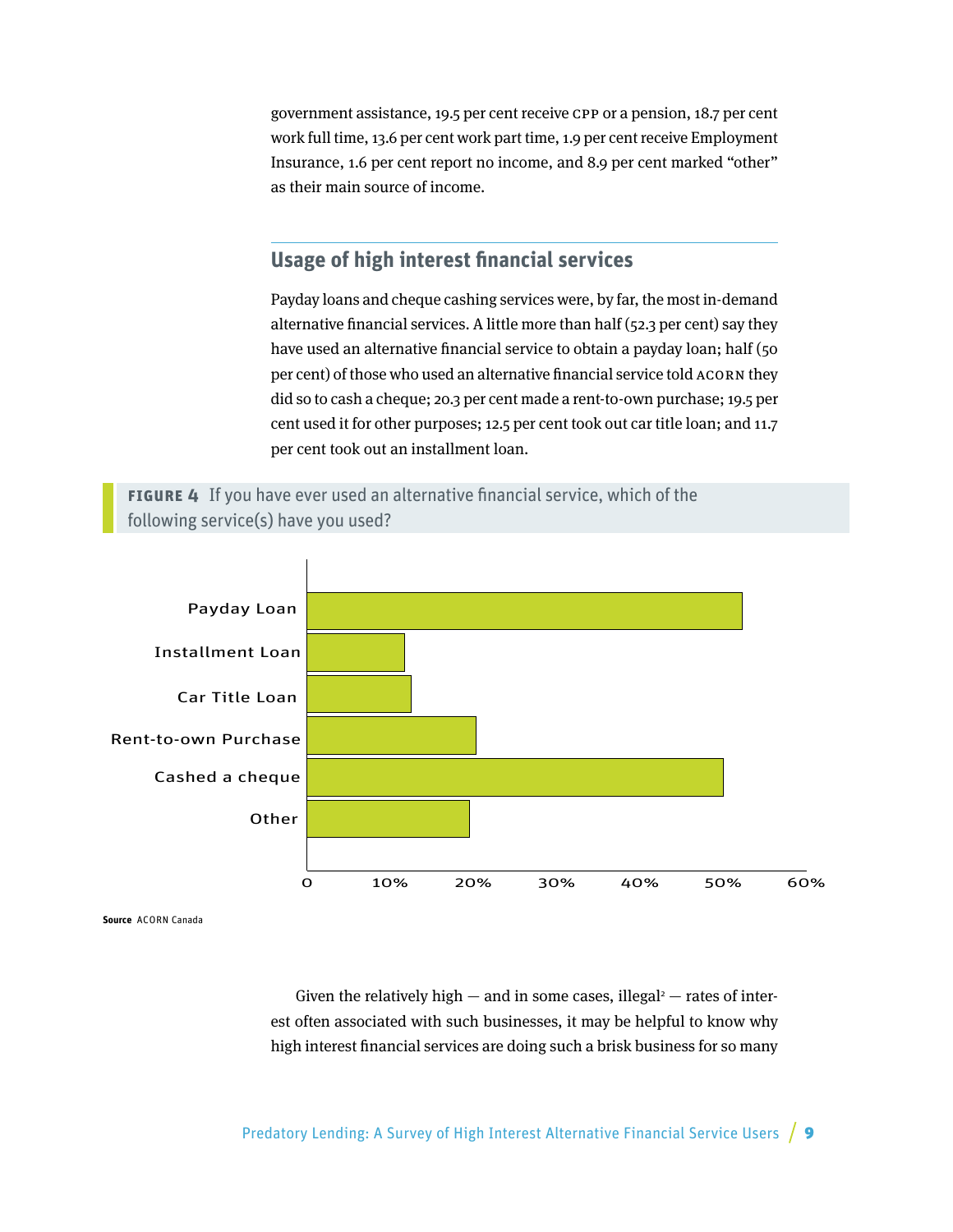low-income individuals. The answer: many of ACORN's members access high interest financial services because they don't have other financial options available to them at traditional banking institutions.



**FIGURE 5** What are the main reasons you used an alternative financial service and not a bank? Check all that apply.

**Source** ACORN Canada

Just under half (45.3 per cent) of respondents said they visited a high interest financial service provider because they had no overdraft protection available on their bank accounts. Overdraft protection permits account holders to temporarily cover payments when they have no funds to do so and repay the account-issuing institution at a later date, with interest. Access to credit is also a major problem for ACORN's members: 45.3 per cent of respondents reported they did not have a credit card; 43 per cent said they do not have a line of credit; 19.5 per cent have a credit card but it was maxed out; 17.2 per cent don't have a prepaid credit card; 12.5 per cent say their alternative financial service was nearby and that's why they used it; but only 4.7 per cent of respondents said they prefer using high interest financial services.

Clearly, the vast majority of respondents turn to high interest financial services because it's their only option — their bank is not extending to them credit or overdraft options, so things like payday loans are options of last re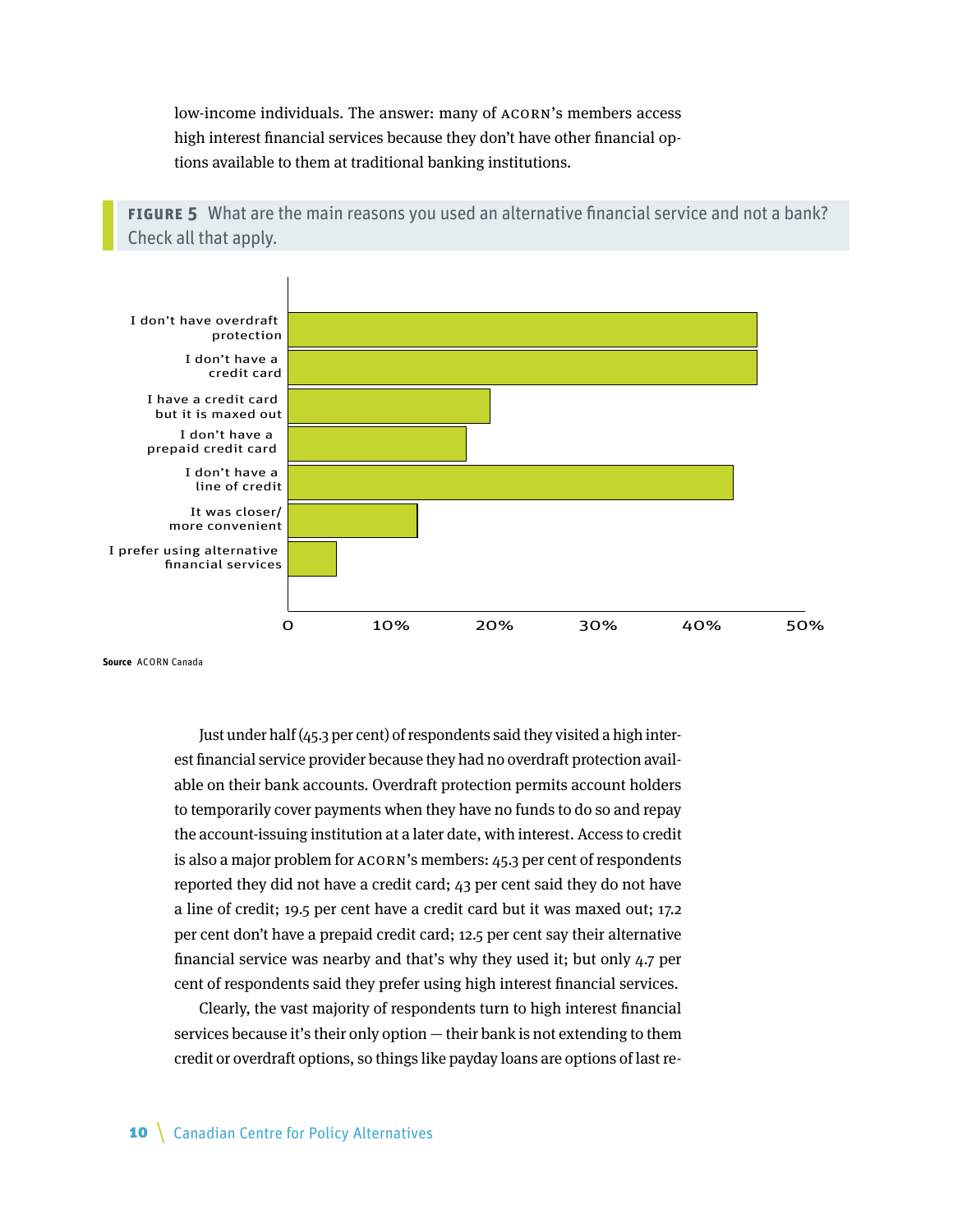sort. In fact, a clear majority (63 per cent) of respondents indicate that they believe it is "very important" for banks to offer overdraft protection, small loans, no fee accounts, and lines of credit to low- and moderate-income earners. So most respondents in this survey would prefer to have more financial options with their traditional bank.

What are the respondents drawing on payday loans, cheque cashing, and other high interest financial services to pay for? The ACORN data reveals that an overwhelming majority (about 72 per cent) of those who responded to this question say it was to pay for food (30 per cent), housing (17 per cent), bills (16 per cent), to alleviate poverty (10 per cent). Five per cent of respondents spent high interest loan money to address bank issues, another five per cent spent the loans to pay for medical issues and a further five per cent to get cash liquidity; 12 per cent said they used these services for other reasons, including transportation, education and recreation/luxuries.



#### **Figure 6** What did respondents spend their alternative financial services money on?

**Source** ACORN Canada.

### **Proximity to banking services**

ACORN's survey suggests that it is not for want of proximity to a major bank that respondents are turning to high-interest loans. A majority (59.5 per cent) of those who answered a question about how close they are to a major bank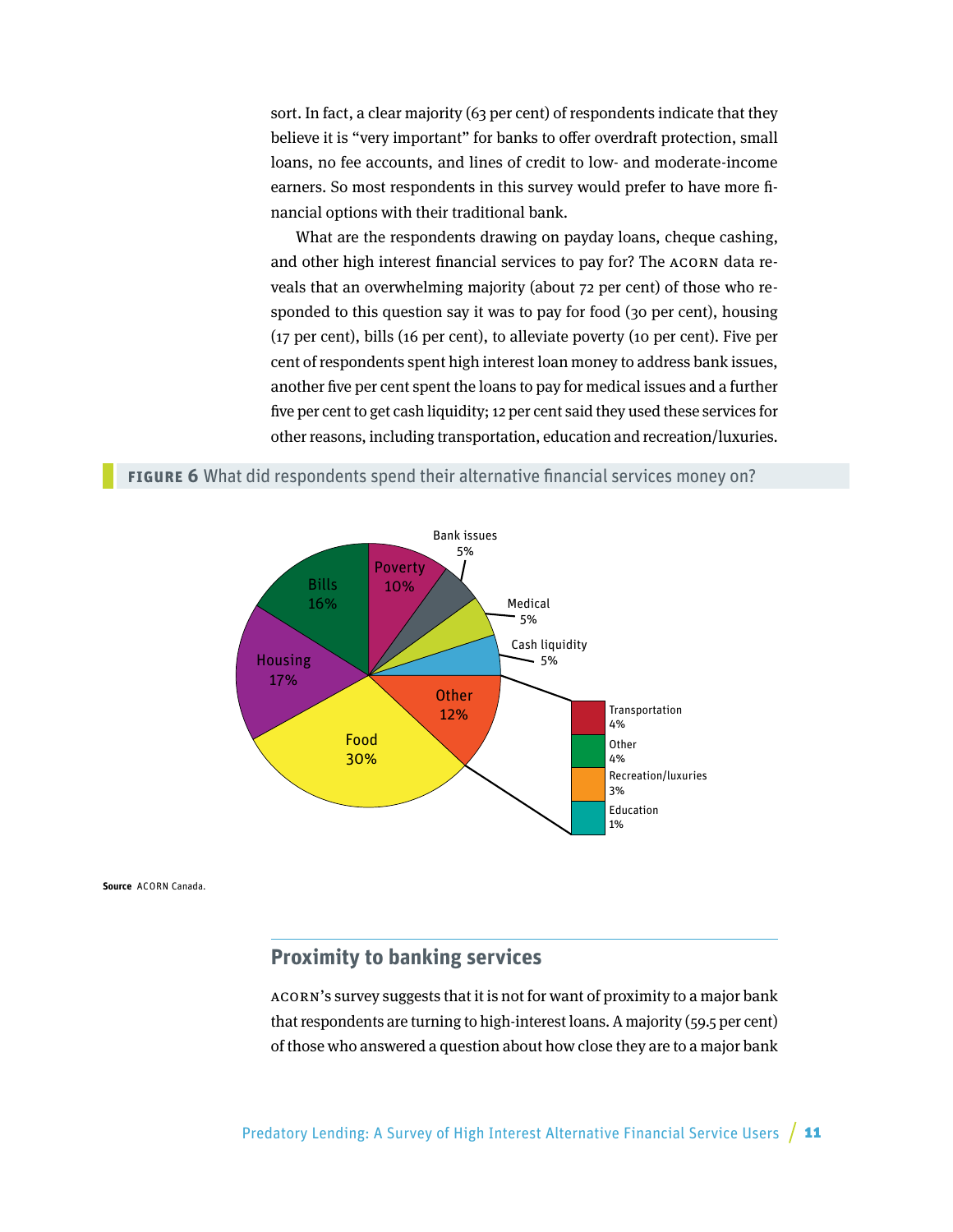#### **Figure 7** How far is the closest major bank to your home?



**Source** ACORN Canada.

(such as CIBC, TD, Scotia Bank, RBC and BMO) reported a distance of less than five blocks. Only 37.1 per cent reported a distance of more than five blocks.

**Figure 8** How far is the closest alternative financial services institution to your home?



**Source** ACORN Canada.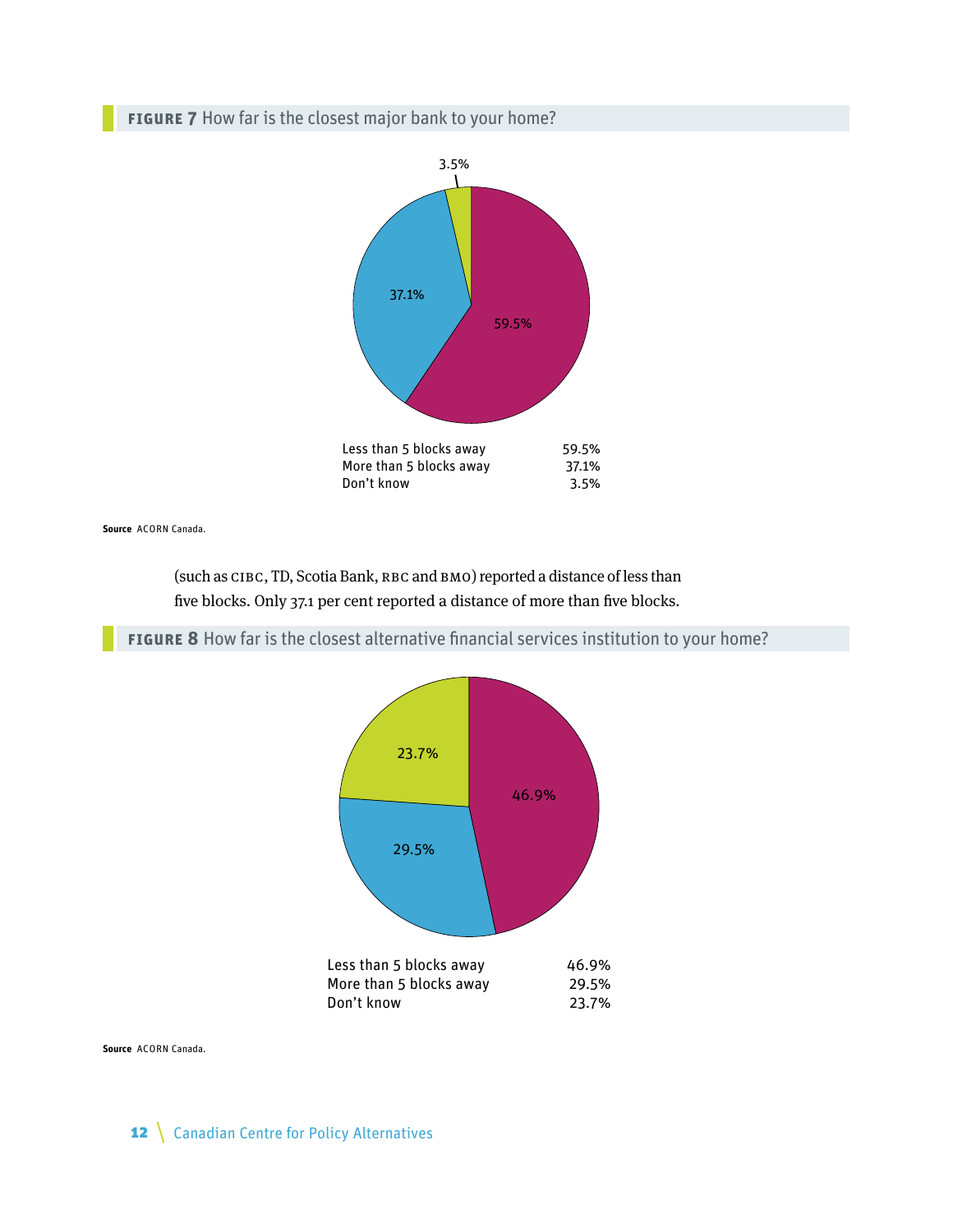That compares similarly to what respondents told ACORN about how close they are to high-interest loan businesses. A strong plurality of those respondents (46.9 per cent) reported being less than five blocks from an alternative financial service institution (such as a payday lender, installment/car title loan operator, rent-to-own store). Fewer than one in three respondents (29.5 per cent) reported being more than five blocks away. Only 3.5 per cent of respondents reported not knowing where the closest major bank is located.

## **Access to financial products**

Survey respondents are also a population in need of financial products. Respondents overwhelmingly reported seeking credit cards (80.4 per cent of those who answered a question about whether they had ever applied for banking services) and chequing/savings accounts (also 80.4 per cent) at major banks. A majority of respondents (54.6 per cent) also told ACORN they have sought overdraft protection to temporarily make purchases without having enough money. Nearly half of the respondents (47.7 per cent) noted they attempted to secure lines of credit and more than 42 percent have tried to get a no-fee account. Some respondents also sought small loans and the

**Figure 9** Have you ever applied for any of the following banking services or products at a bank? Check all that apply.



**Source** ACORN Canada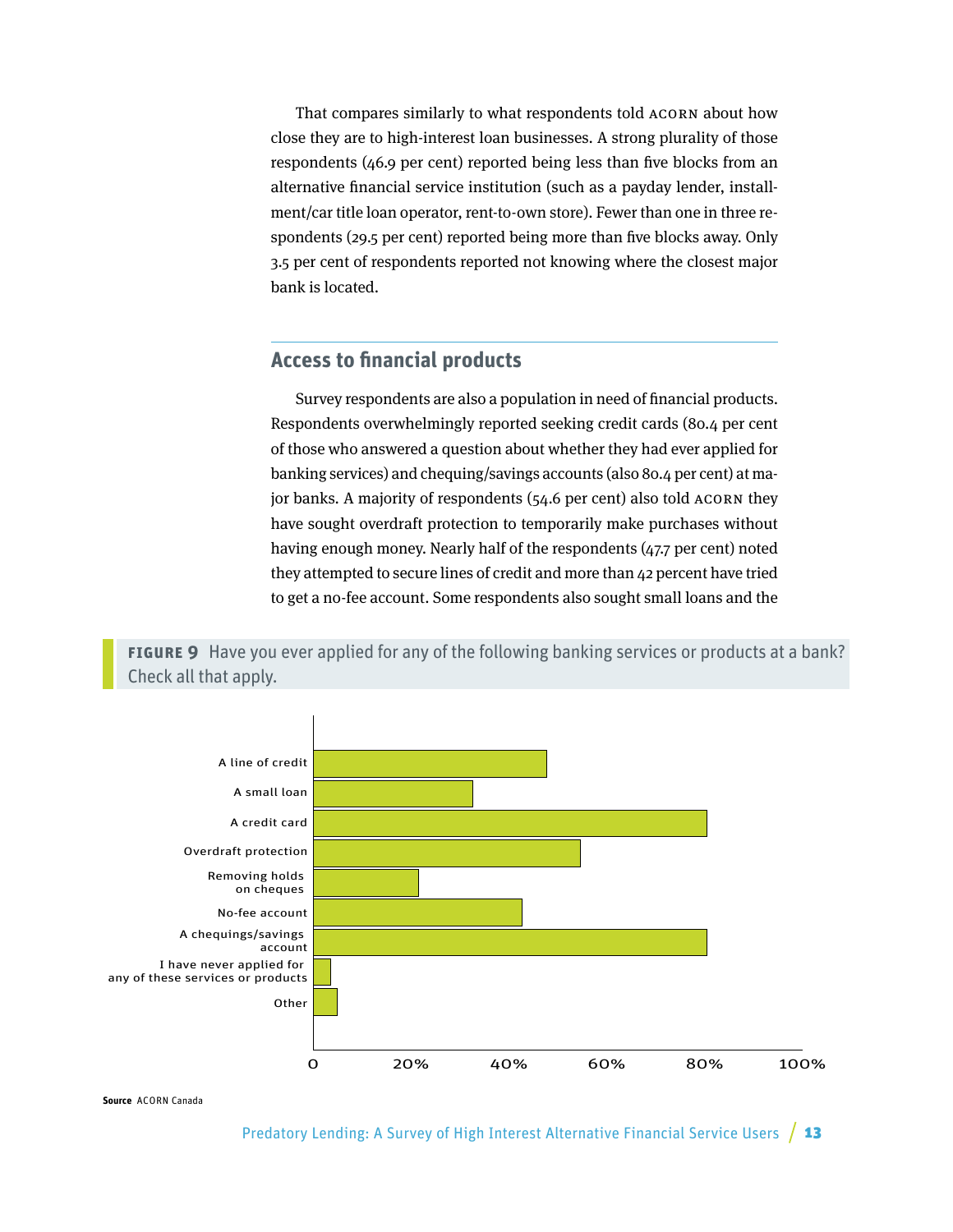removal of holds on cheques. Only 3.5 per cent of the people who answered the question told ACORN they had never applied for a financial product at a major bank.

But despite that need, survey respondents told ACORN they often encountered difficulties accessing the financial products they sought. Respondents most often described having trouble accessing credit, for reasons including their prior credit rating and their current level of income. Several were also denied loans, be they small personal advances or student loans. Some respondents reported being denied financial products because they had previous and/or current experience with bankruptcy and/or unemployment, and in a continuing trend seen throughout the results of the survey, many were denied overdraft protection.

With that as a backdrop, survey respondents told ACORN that they have very specific banking products in mind they would prefer to access, rather than a high-interest loan. More than half (58.5 per cent) of those who answered the ACORN's survey told the organization they want a no-fee account. Respondents heavily favoured overdraft protection (53.5 per cent), a line of credit (52.3 per cent) and a credit card (49 per cent). Fewer than five per cent of respondents told ACORN they "prefer alternative financial services."

**FIGURE 10** Which of the following banking institutions would you prefer to use instead of an alternative financial service?



**Source** ACORN Canada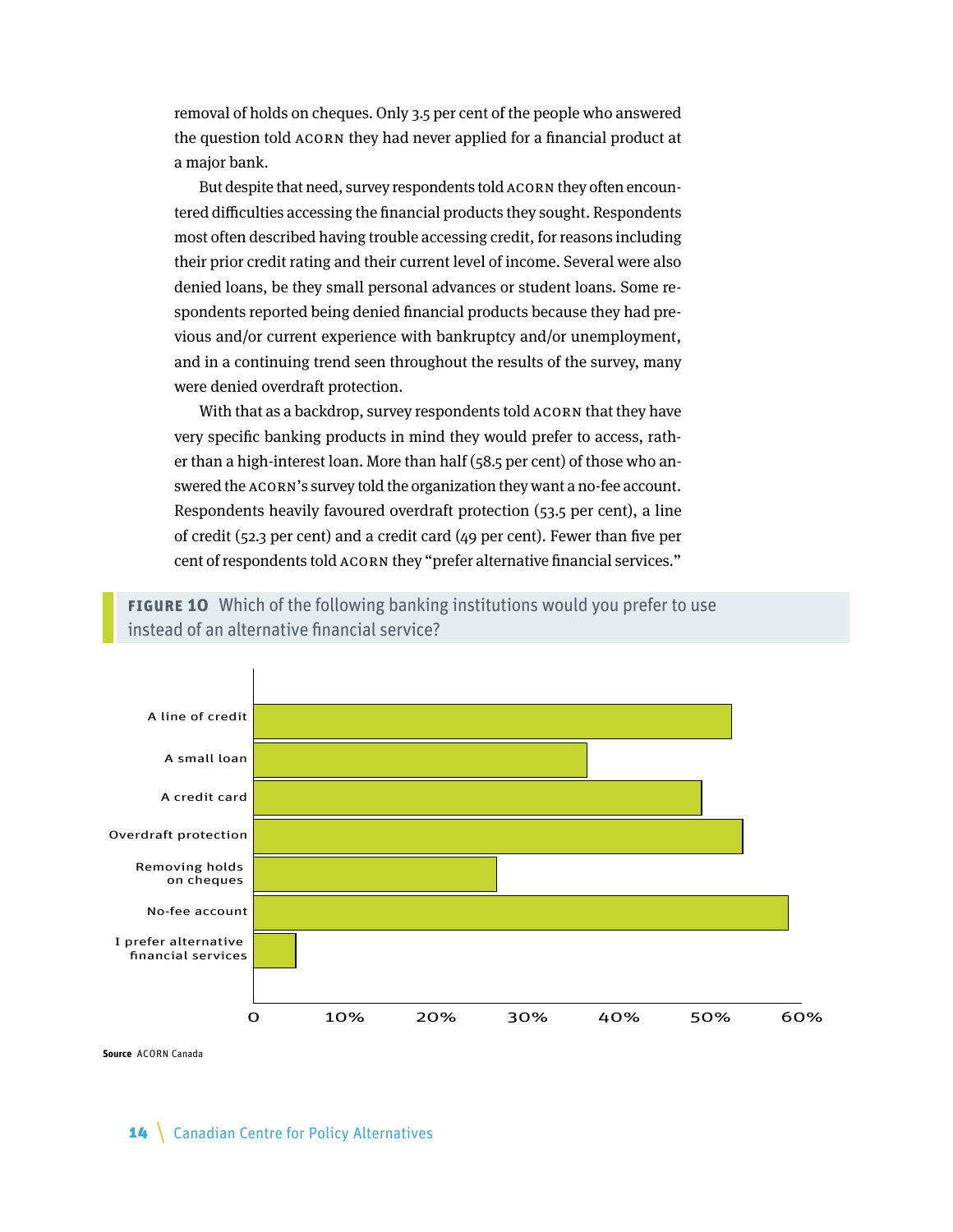Almost two-thirds of respondents told ACORN they believe it is "very important" for banks to offer "overdraft protection, small loans, no fee accounts, and lines of credit to low- and moderate-income earners." And, if such services were offered by a bank or credit union, close to 75 per cent of survey respondents told ACORN they would switch where they do their banking.





**Source** ACORN Canada

However, in cases of emergency, when they were denied credit by their own bank survey, respondents would still try to stay closer to home than look externally for help from lenders. Nearly one half of respondents (47 per cent) would ask a family member for financial help. About one in five (21.5 per cent) told ACORN they would not take out a loan. Nearly 16 per cent reported that they would go to an alternative financial institution.

#### **Changes**

ACORN's members typically reported that the banking status quo is not working for them. Given the opportunity to see changes made in the finan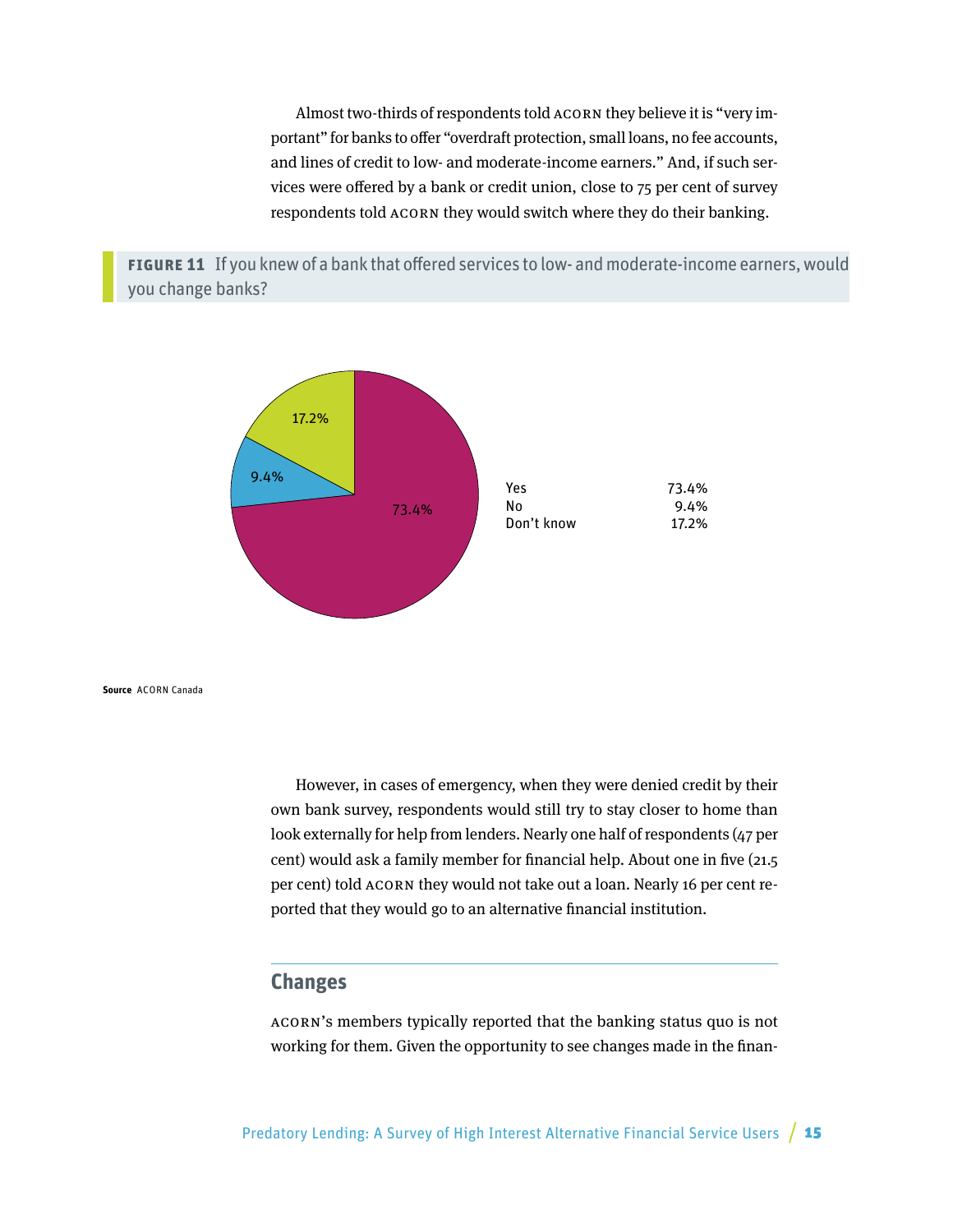cial services industry, many survey respondents said they want to see either a reduction or end to service fees associated with traditional bank accounts and easier access to money, be it low-interest loans, overdraft or similar products. Survey respondents generally provided similar responses when asked what banks can do to better assist low- to moderate-income people.

One respondent told ACORN:

By moderating their fees, and providing small loans at regular loan rates, banks would lessen the economic stress on low-income people. It would also lessen their use of costly payday loans that can lead to bankruptcy and further social problems. Banks were originally created to facilitate economic activity, not make it more complex, or unattainable due to rules discriminating against poor people.

#### **Interpreting the results**

The ACORN survey is revealing on several fronts. That so many respondents reported seeking money from high interest financial service providers for basic necessities such as food and shelter is alarming, especially given the high rates of interest often associated with such financial products as payday loans (about 500 per cent in annualized interest rates in Ontario).3

That so many respondents who are receiving government assistance (such as, but not limited to, Ontario Works or the Ontario Disability Support Program) as their primary form of income highlights not only the inadequacy of social assistance rates but also the lack of options for social assistance recipients in dire financial need. Payday lenders and other high interest financial service providers may charge a lot more in terms of interest, but it is the option of last resort.

The respondents themselves say that traditional financial institutions are not serving ACORN members in this vulnerable group in a way that meets their needs. But the ACORN data reveal that the second-largest group of people accessing high-interest products is employed — either full time or part time. This finding may indicate two problems: First, that the labour market is unable to adequately compensate a significant proportion of low-income workers so that they can meet their day-to-day needs, and second, that employed ACORN survey respondents report needing quick access to money in a way traditional financial institutions do not offer them. These findings demonstrate that the ACORN data are an important addition to a broader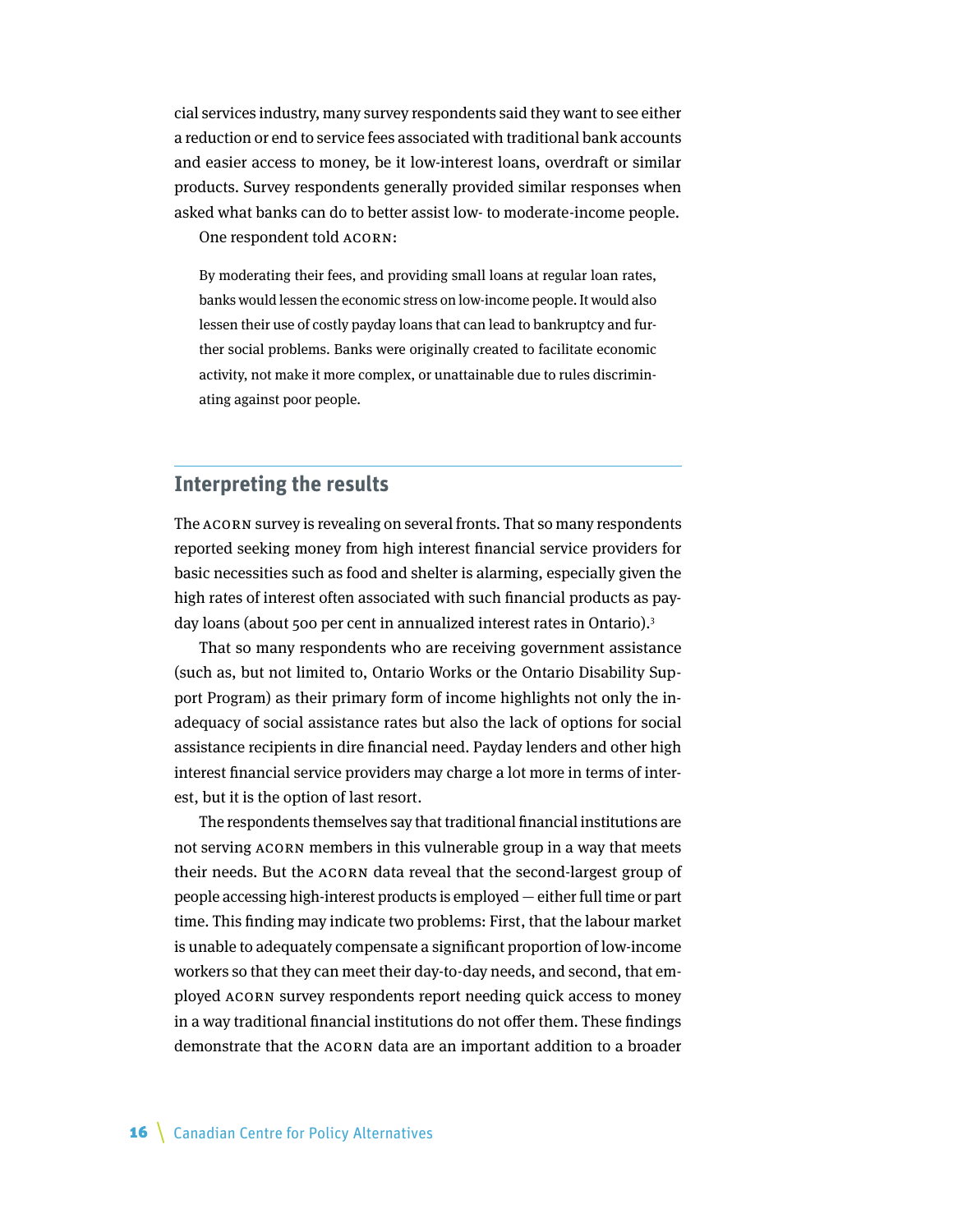conversation about income inequality, the depth of poverty, the inadequacy of public programs such as social assistance and Employment Insurance, banking insecurity related to precarious and non-standard employment, and worrisome shortcomings in the traditional banking system in Canada.

#### **Recommendations**

The results of this survey show that the banks, through denying low- and moderate-income families access to credit, are driving people to access fringe high-interest products like payday loans, installment loans, and more.

This section briefly outlines regulatory recommendations advanced by ACORN Canada. ACORN's national campaign for fair banking focuses on the federal government, recommending that it legislate the Canadian banking sector to provide access to fair financial services to low-income families, including:

- Access to low-interest credit for emergencies;
- Access to low-interest overdraft protection;
- Access to no-holds on cheques;
- Lower the NSF fee from \$45 to \$10.

ACORN also strongly supports other alternatives to predatory lenders, such as postal banking and credit union credit products geared toward lowand moderate-income families.

ACORN would like to see a national anti-predatory lending strategy that seeks to harmonize federal and provincial anti-predatory lending practices and legislation looking at best practices; and dealing with inter-jurisdictional challenges and gaps in regulation on products such as installment loans and title loans.

ACORN would also like to see the creation of a real-time national tracking system or database to help stop rollover loans from company A to pay off company B for payday, installment and title loans.

Finally, ACORN would like to see an amendment of the Criminal Code to lower the maximum interest rate from 60 per cent to 30 per cent.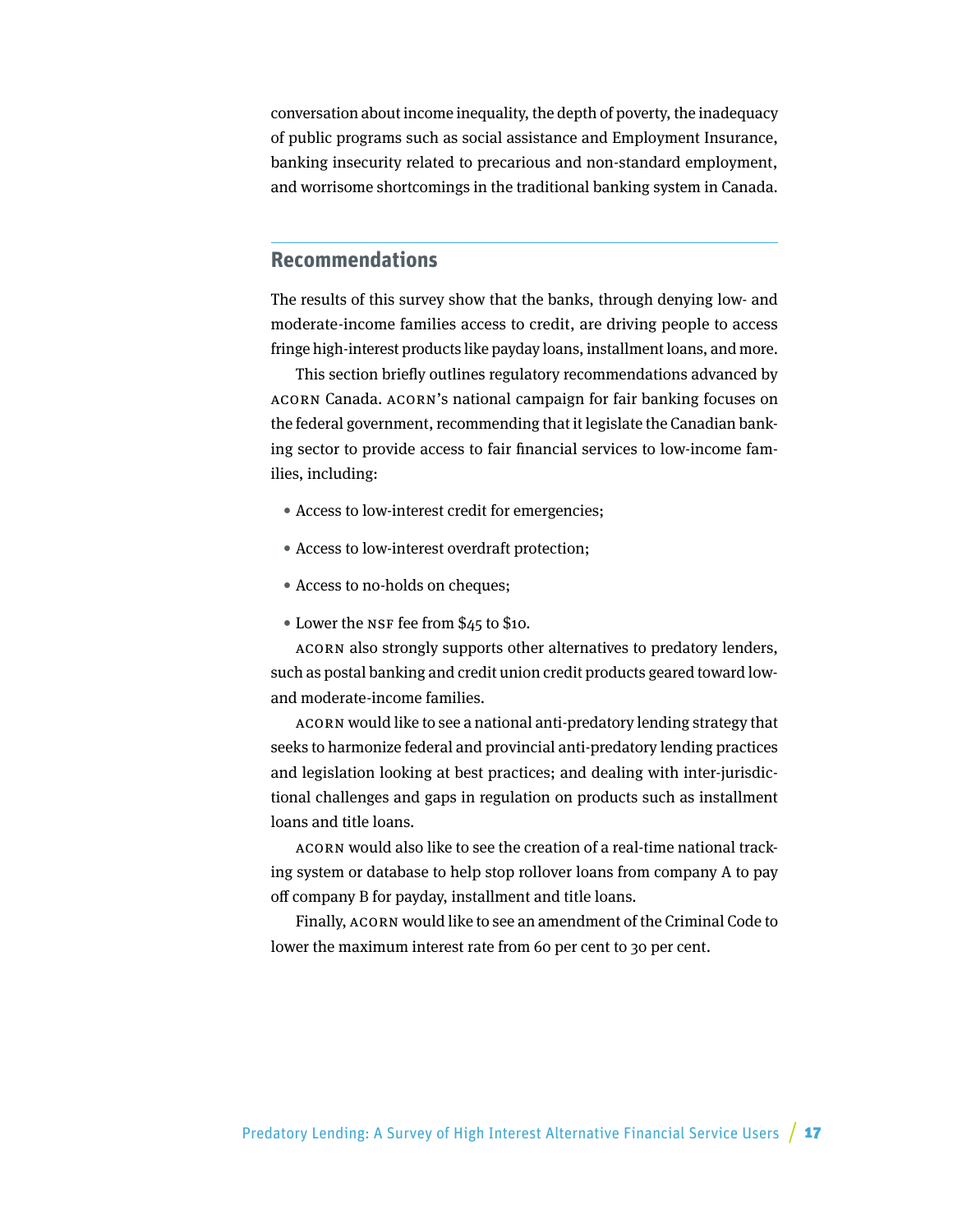# Appendix 1:

Survey questions

**If you have ever used an alternative financial service, which of the following service(s) have you used? Check all that apply. (If you have never used an alternative financial service, please skip to question 4 and proceed from there).**

- Payday loan
- Installment loan
- Car title loan
- Rent-to-own purchase
- Cashed a cheque
- Other

**What are the main reasons you used an alternative financial service and not a bank? Check all that apply.**

- I don't have overdraft protection (allows you to temporarily make purchases without having sufficient funds in your account)
- I don't have a credit card
- I have a credit card but it is maxed out
- I don't have a prepaid credit card
- I don't have a line of credit
- It was closer/more convenient
- I prefer using alternative financial service

**What are the main reasons you needed to use an alternative financial service (ex. pay for rent/hydro, groceries, recreation, etc.)?**

- Less than 5 blocks away
- More than 5 blocks away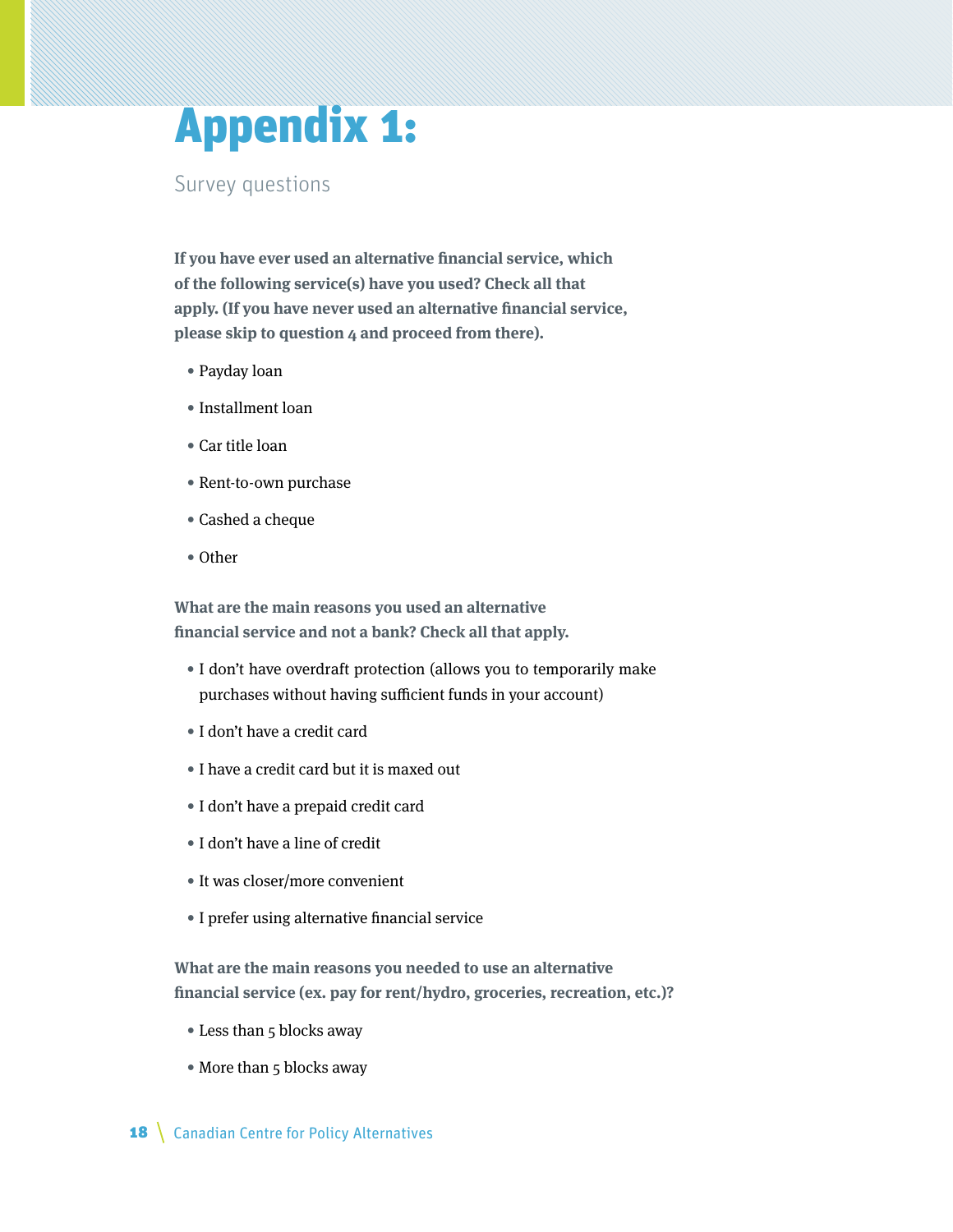• Don't know

**How far is the closest alternative financial service institution to your home (ex. payday lender, installment/ car title loan operator, rent-to-own store, etc.)?**

- Less than 5 blocks away
- More than 5 blocks away
- Don't know

**How far is the closest major bank to your home (ex. CIBC, TD, Scotia Bank, RBC, BMO, etc.)**

- Less than 5 blocks away
- More than 5 blocks away
- Don't know

**Have you ever applied for any of the following banking services or products at a bank? Check all that apply.**

- A credit card, Overdraft Protection (allows you to temporarily make purchases without having sufficient funds in your account), A chequings/savings account
- A credit card, A chequings/savings account
- A line of credit, A credit card, No-fee account, A chequings/savings account
- A line of credit, Overdraft Protection (allows you to temporarily make purchases without having sufficient funds in your account), A chequings/savings account
- A credit card, Overdraft Protection (allows you to temporarily make purchases without having sufficient funds in your account), A chequings/savings account
- A credit card, No-fee account, A chequings/savings account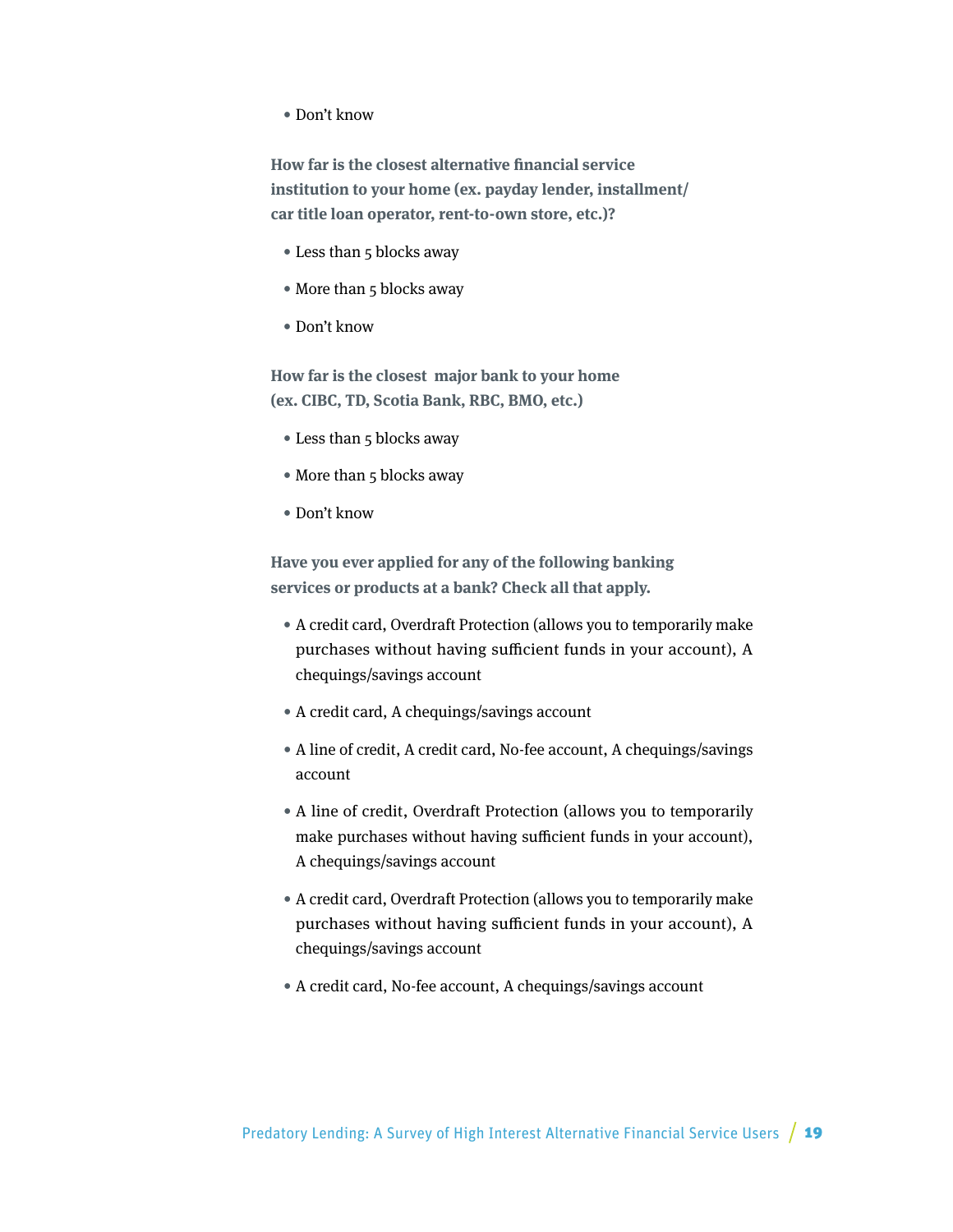- A line of credit, A small loan, A credit card, Overdraft Protection (allows you to temporarily make purchases without having sufficient funds in your account), A chequings/savings account
- Removing holds on cheques, A chequings/savings account
- A credit card

**If you were denied for any of the above services or products, please state which ones and the reason(s) why.**

**Which of the following banking services or products would you prefer to use instead of an alternative financial service? Check all that apply.**

- A line of credit, Overdraft Protection (allows you to temporarily make purchases without having sufficient funds in your account), No-fee account
- A line of credit, A small loan, A credit card, No-fee account
- A line of credit
- A credit card, No-fee account
- No-fee account
- A credit card, Overdraft Protection (allows you to temporarily make purchases without having sufficient funds in your account), No-fee account
- Removing holds on cheques

**If you were in need of a small loan in an emergency and were denied credit by your bank, what would be your first course of action? Choose only the best answer.**

- Ask a friend or family member
- Go to a alternative financial service
- Make the decision to not take out a loan
- Ask another bank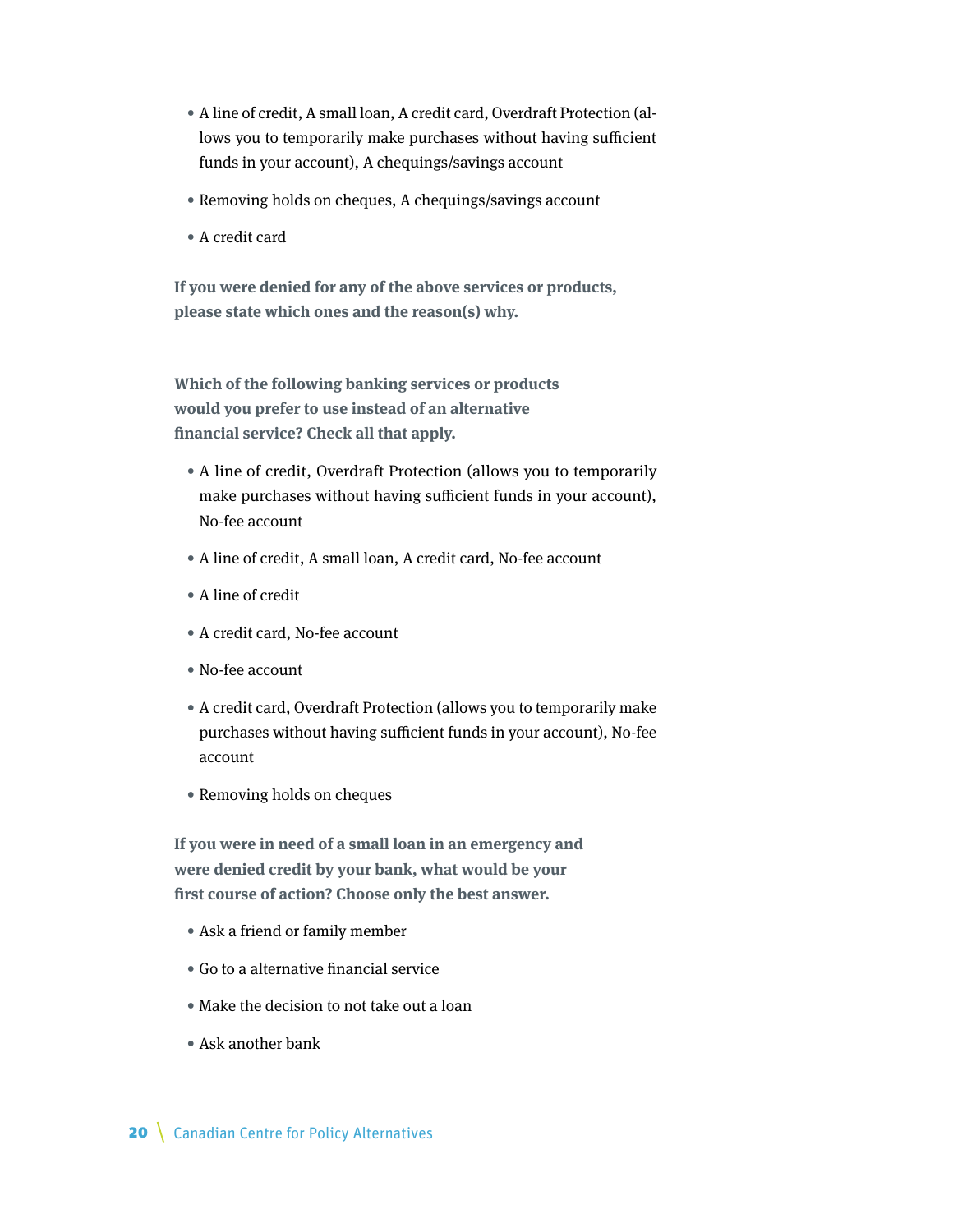• Sell something I own of value

**If you knew of a bank or credit union that offered services to low and moderate income earners that include overdraft protection, small loans, no fee accounts, and lines of credit, would you change banks?**

- Yes
- No
- Don't know

**On a scale of 1 to 10, how important do you believe it is for banks to offer overdraft protection, small loans, no fee accounts, and lines of credit to low and moderate income earners?**

**What changes would you like to see with your bank and/or with the banking industry, if any?**

**How do you think banks and/or the banking industry could better serve the needs of low- and moderate-income individuals?**

**Are there any other comments you would like to make about the banking industry?**

**How old are you?**

**What is your annual individual income range?**

**What is your main source of income?**

**Which bank do you do the majority of your banking with?**

**What is your postal code?**

**What city do you live in?**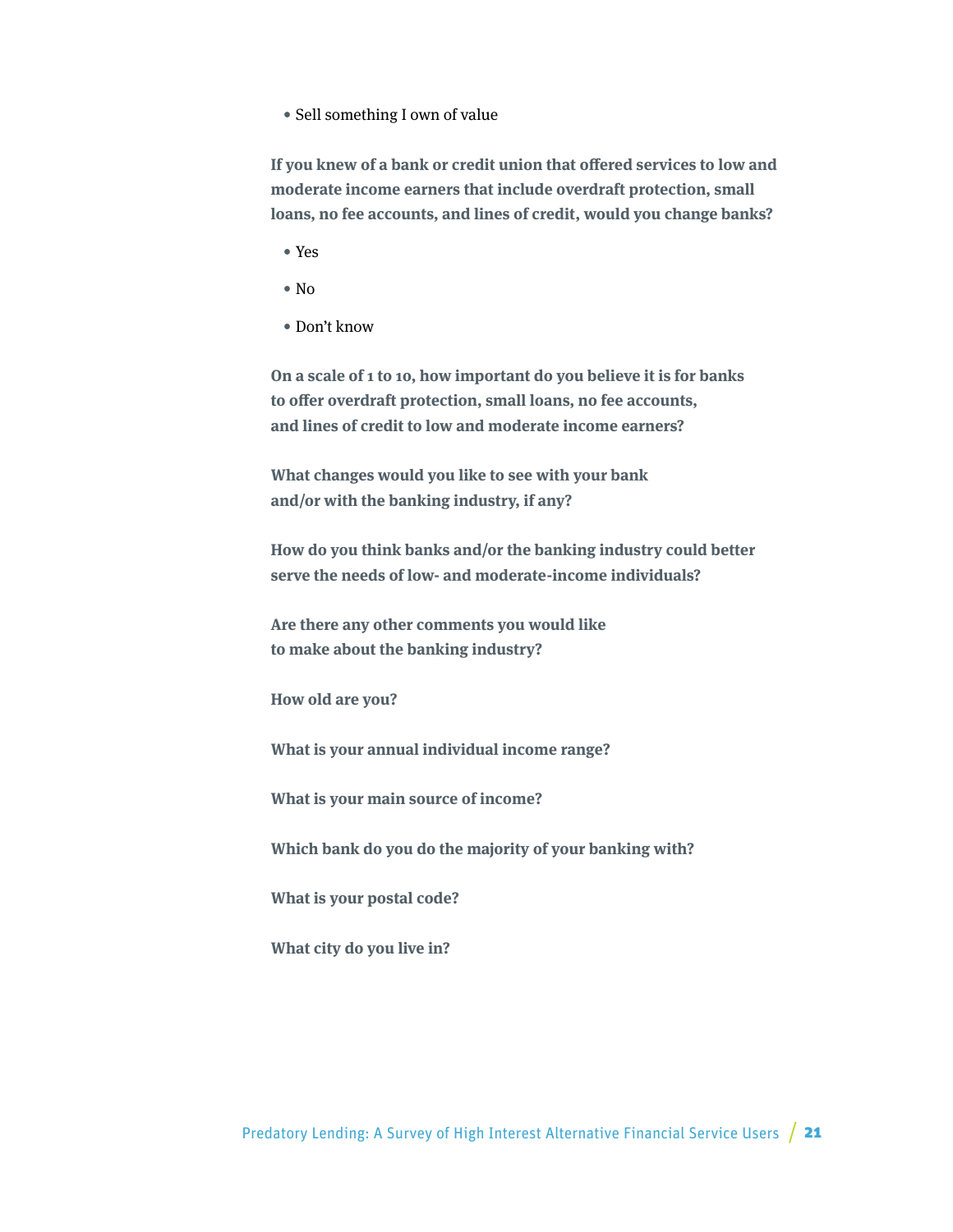# Appendix 2:

## Methodological considerations

There are limitations to the data gathered in this survey. For example, the survey data is not weighted to be a representative sample of the Canadian population. Of the 268 respondents who participated in the survey, 256 identified a province in which they resided. Nearly all of those 256 resided in Ontario and British Columbia (93 per cent).4 Statistics Canada data show that about 51 per cent of Canadians reside in those two provinces. In future surveys, ACORN may also consider expanding its demographic categories when collecting data. Information about the gender and race of those who seek alternative financial services may reveal significant information about if and how the issue is stratified along social categories — and the degree to which such stratification intersects. This information could reveal more about who is accessing such products in Canada and why.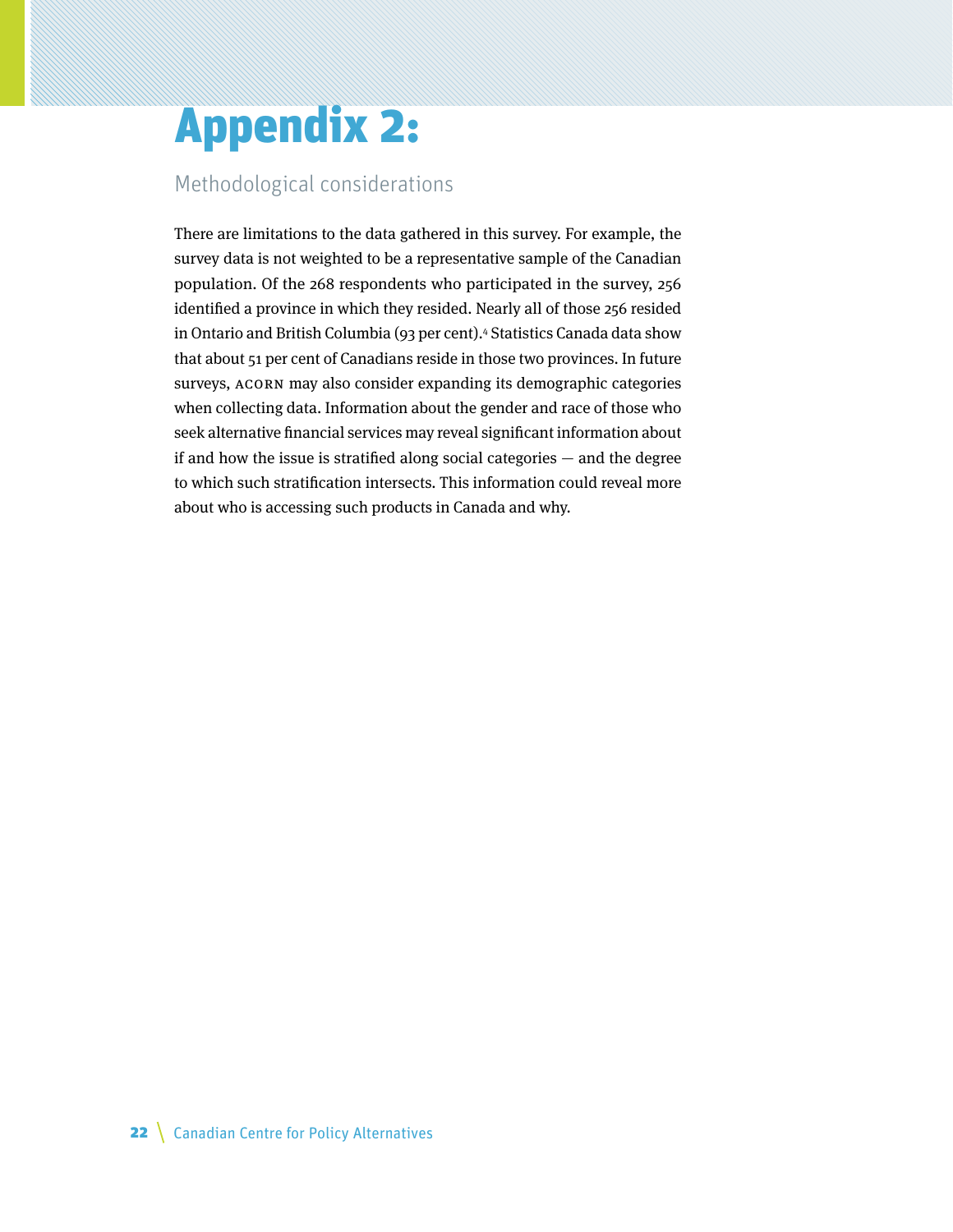

**1** Robinson, Chris. March 24, 2016. An economic analysis of the payday loan industry and recommendations for regulation in Manitoba: A report to the Manitoba Public Utilities Board. [http://](http://www.pub.gov.mb.ca/payday_loan_review2016/cac_5_tab_3_economic_analysis_c_robinson.pdf) [www.pub.gov.mb.ca/payday\\_loan\\_review2016/cac\\_5\\_tab\\_3\\_economic\\_analysis\\_c\\_robinson.pdf](http://www.pub.gov.mb.ca/payday_loan_review2016/cac_5_tab_3_economic_analysis_c_robinson.pdf)

**2** Freeman, Sunny. July 5, 2016. Payday loan borrowers in line for share of \$10M class action. Toronto Star. [https://www.thestar.com/business/personal\\_finance/spending\\_saving/2016/07/05/](https://www.thestar.com/business/personal_finance/spending_saving/2016/07/05/payday-loan-borrowers-in-line-for-share-of-10m-class-action.html) [payday-loan-borrowers-in-line-for-share-of-10m-class-action.html](https://www.thestar.com/business/personal_finance/spending_saving/2016/07/05/payday-loan-borrowers-in-line-for-share-of-10m-class-action.html)

**3** Cooper, Tom. August 31, 2016. Ontario Payday Loan Reforms: A Drop in the Bucket. Canadian Centre for Policy Alternatives. [http://behindthenumbers.ca/2016/08/31/ontario-payday-loan](http://behindthenumbers.ca/2016/08/31/ontario-payday-loan-reforms-drop-bucket/?utm_source=feedburner&utm_medium=feed&utm_campaign=Feed%3A+BehindTheNumbersOntario+%28Behind+the+Numbers+%C2%BB+Ontario%29)[reforms-drop-bucket](http://behindthenumbers.ca/2016/08/31/ontario-payday-loan-reforms-drop-bucket/?utm_source=feedburner&utm_medium=feed&utm_campaign=Feed%3A+BehindTheNumbersOntario+%28Behind+the+Numbers+%C2%BB+Ontario%29)

**4** Fantauzzi, Joe. August 3, 2016. Geo Totals. Cities.